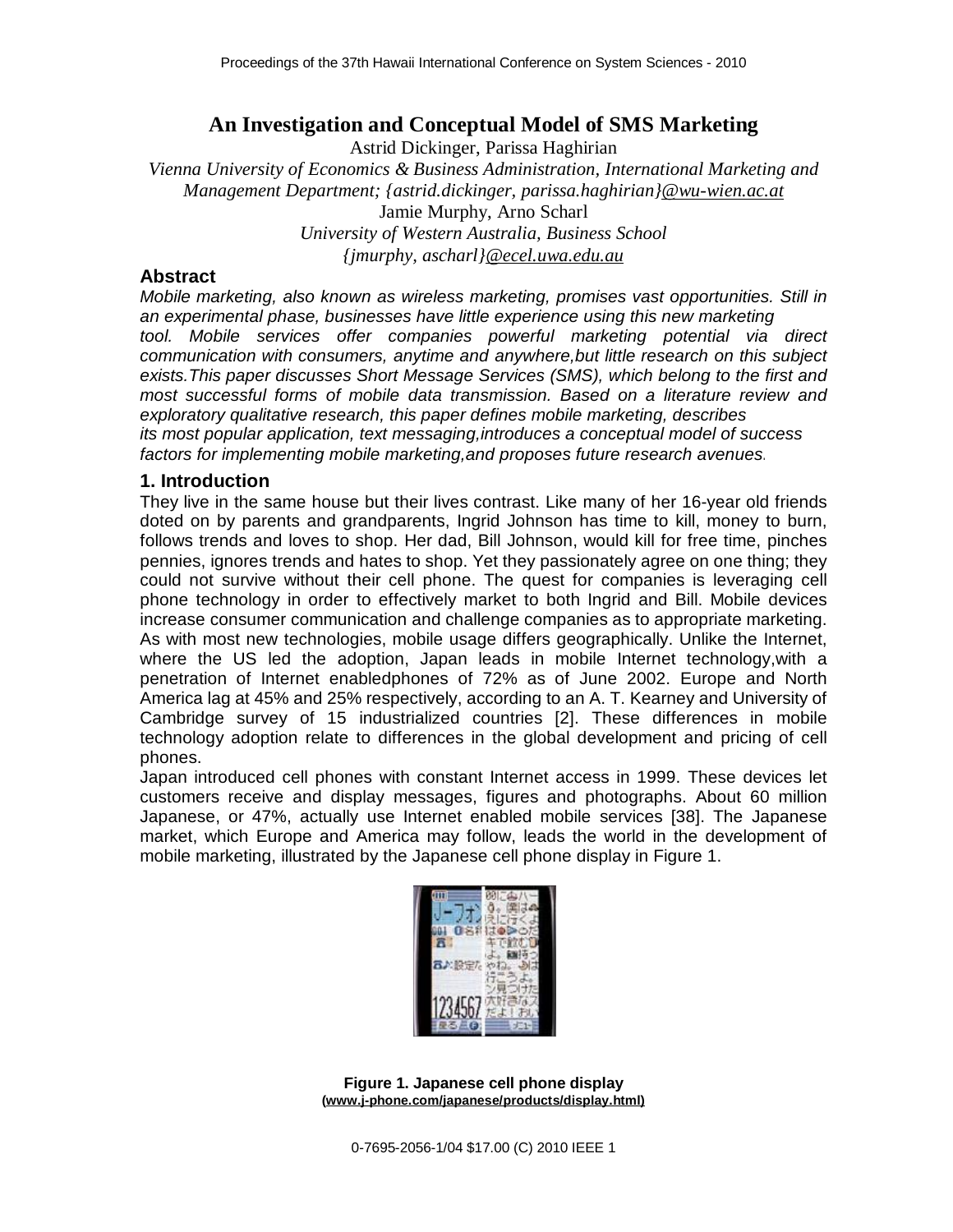Development aside, an important question for companies in all countries is how to use his personalized marketing tool effectively.

Despite the growing demand and marketing potential, there is little research on mobile marketing. This paper helps fill that void by addressing four research questions. What is mobile marketing? What do leading European experts conclude about mobile marketing via its most successful application, Short Message Services (SMS)? What model helps explain effective mobile marketing? Finally, what fruitful marketing avenues and theoretical approaches merit exploration? 2. Defining Mobile Marketing "Marketing management is the process of planning and executing the conception, pricing,promotion and distribution of goods,services, and ideas to create exchanges that satisfy individual and organizational goals" [5, 1]. This American Marketing Association definition implies sequential marketing stages as well as temporal and spatial separation of buyers and sellers. Mobile devices blur these boundaries and distinctions by extending traditional marketing's time-space paradigm [62]. Cell phones, free from traditional landbased Internet connections, amplify main arguments of e-commerce, location independence and ubiquity [6; 8; 62]. Consumers who increasingly expect tailored and location based services, reinforce the importance of location, time and personalization in mobile marketing [61].One-to-one Marketing, addressing customers individually, is well established in marketing and plays a central role in Customer Relationship Management [31; 39; 44]. Although it can be expensive and timeconsuming to gather individual customer interests, customized information treats each individual uniquely [62]. As with other forms of digital marketing, mobile media incorporate interactivity and transcend traditional communication, allowing for one-toone,many-to-many and mass mmunication models [11; 26; 27].

Text Messaging, in the UK, or Short Message Service (SMS) in other European ountries, the US and Australia, lets users send and receive text messages via cell phones. According to the GSM Association, users send more than 10 billion SMS messages each month [15]. This makes SMS the most popular mobile data application. In 2002, 580.2 million mobile messaging users sent 430.8 billion messages [59]. Current technology limits each message to a maximum of 160 characters. With SMS as a best effort service, all messages are delivered as long as there is enough free capacity in the network. If the mobile phone is off, the message arrives when the user turns the mobile on. Future 'always on' devices should overcome this real time transmission bottleneck.

A two-way information flow, sending and receiving messages, enhances service and feedback between companies and consumers [28]. Text messages are also popular for interpersonal communication [17]. Cell phones let users of all ages easily maintain business and social contacts, although research found that entry barriers to using SMS were high for teachers and other adult authority figures [56]. A key mobile marketing use is advertising,in a push or pull model. Push advertising sends unsolicited messages, usually via an SMS alert. Pull advertising adds messages, usually promoting free information such as traffic reports or weather forecasts,to browsed content the customer requested [54]. Recipients often pay for wireless ads though, as they perceive the ads as content.

This mixed content blurs the line between advertising and service [29].Push, the redominant wireless delivery method, saves time and money compared to surfing the Internet via WAP, but the information should be relevant to the receiver [46]. Yunos et al. state that most users view wireless ads pushed to their mobile device as intrusive and unwelcome [65]. Summarizing the discussion above, the authors define mobile marketing as *"Usi ng interactive wireless media to provide customers with time and location sensitive,* 

*personalized information that promotes goods,services and ideas, thereby generating value for all stakeholders."*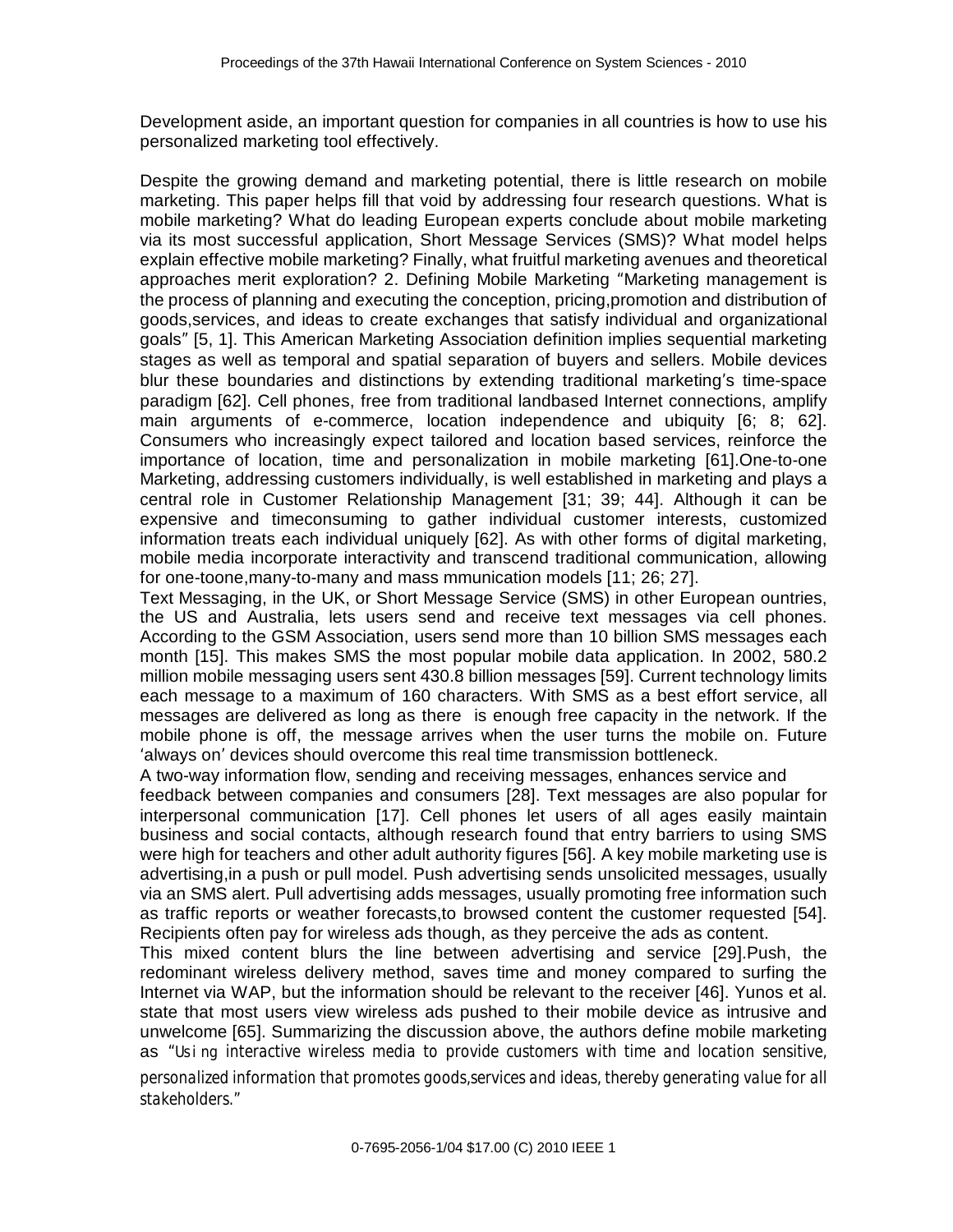# **3. Methodology**

Given the little research on mobile media and marketing, the authors used exploratoryqualitative research [7; 23] for identifying variables and relationships among them.Open-ended questions served as a flexible guideline for interviews [52] that investigated mobile marketing. Qualitative research is complex, involving fieldwork for prolonged periods of time, collecting word and pictures, analyzing the information inductively while focusing on participants'views and writing about the process [16].While previous qualitative SMS research focused on interpersonal communication [17], these interviews focused on SMS marketing. The interviewees, 15 European mobile marketing experts from industry and academia provided a rich set of data.• Mobile Marketing Companies (Head of Marketing, Team Manager, Business Analyst, Head of Development & research,CEO),

Advertising Agencies (Senior Manager,Art Director, New Media Expert),

Mobile Telephone Companies (Head ofMarketing, Head of SMS Advertising),

Company using Mobile Marketing (Headof Research),

Consulting Company (Consultant andResearcher),

Location Based Service Provider (CEO),

Universities (Professor and Lecturer with

Research Focus on Mobile Commerce). The seven interview topics stemmed from this study's four broad research questions and voids found in the literature review of consumer behavior, interactive technologies and technology adoption [3; 11; 26; 27; 30; 31; 45; 49; 50; 51; 58; 62; 63].

Target groups for SMS advertisements, Success factors for SMS advertisement, Effective SMS message design, SMS advertising possibilities, Basics for SMS advertising success, Barriers to SMS advertising, Wireless advertising trends.

The taped interviews lasted between 40 and 70 minutes and took place in the interviewees' office or office building, as qualitative interviews should take place where the interviewee feels comfortable [7; 23]. Two interviewers participated, one leading the interview, the other taking notes and both transcribing the taped interviews that day. After transcription, the interviewers coded, categorized and summarized the data for interpretation and analysis. The analysis, combined with existing literature, led to the overview of text messaging and model in the next sections.

# **4. Text Messaging – A Mobile Marketing**

## **Medium**

SMS marketing can be more cost effective than other media as its main cost is buying cell phone numbers. This is necessary if a company fails to convince customers to"opt-in", or give their permission to receive wireless advertising. According to Forrester Research, the price for 1,000 numbers can be as high as 30\$ in comparison to 1\$ for 1,000 e-mail addresses [47]. According to experts, SMS' effectiveness in reaching target groups helps justify this higher price.

Furthermore, the response rate of consumers to mobile campaigns is higher compared to campaigns via other media [47] – a WindWire report, for example, showed a 31% response rate [64]. The European experts interviewed confirmed this observation,adding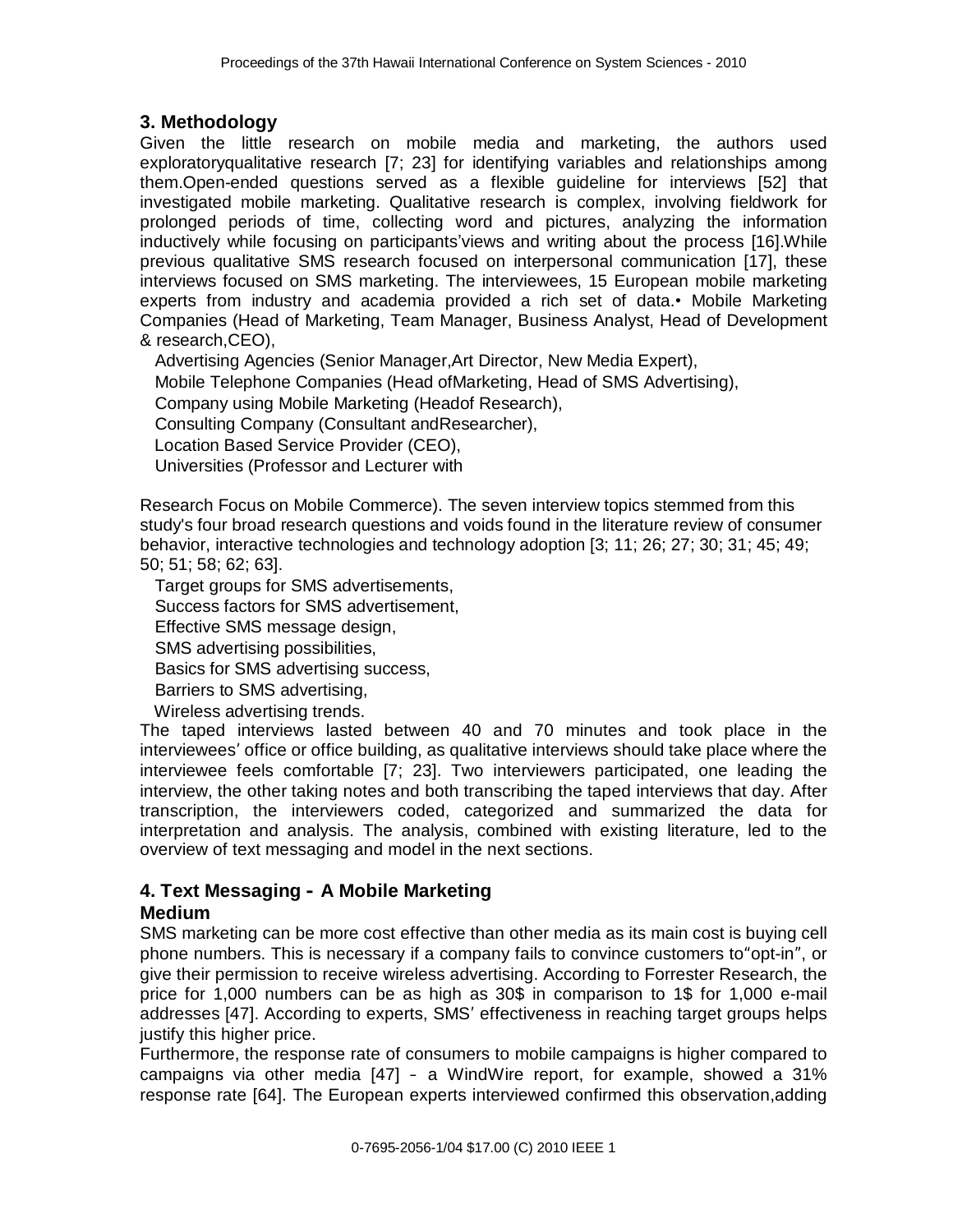that customers often respond to messages instantly and even use the complete set of 160 characters.

## **5. Text Messaging Applications**

Text message advertising integrates easily into the media mix. Seven experts agreed that SMS campaigns should complement other media. The 160-character limitation hinders the design of cell phone messages, and SMS should not serve as the main media in a mpaign [34]. Several companies (e.g., Flytxt's FXTrinity, Mindmatic's Wireless Interactive Box, 's Mobile Media Platform,and the Chordiant Marketing Director Suite [13] illustrated in Figure 2) already integrate SMS with other media.



**Figure 2. User interface of the Chordiant Five Mobile Marketing Director** 

#### **5.1. Mobile Couponing**

Companies can send coupons to cell phones via SMS. Mobile couponing offers atleast three advantages: targeting based on customer cell phone numbers; time sensitivity,e.g. receiving a 20% discount on purchases immediately after entering a shop;and efficient handling by scanning the coupon's bar-code at the cash desk. Raskino predicts that consumers will use mobile coupons 300 times more often than ordinary paper coupons [48]. Customers keep their cell phone with them and therefore the coupon too.

#### **5.2. Information Services**

Advertising funded information services include news, weather, traffic, market rates,horoscopes, or songs just played on the radio.The receiver of the services would pay little or nothing for this relevant and personalized information. Three advertising agencyexperts noted that a prerequisite for increasing this advertising method's success is a strong relation between the required information and the advertisement. Accordingly,companies should only send advertisements that complement customer interests.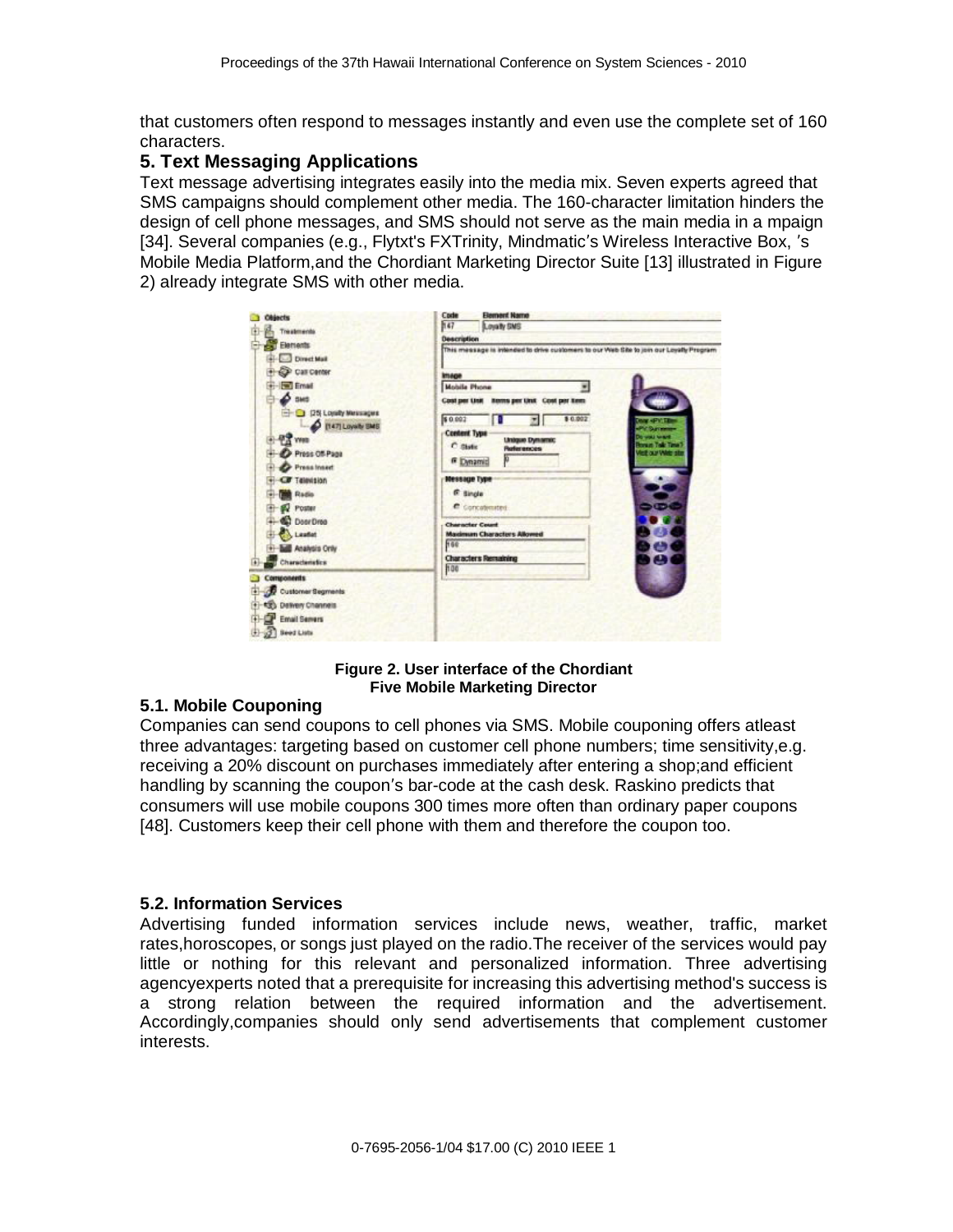#### **5.3. Mobile CRM**

Text messaging supports Customer Relationship activities such as receiving free newsletters, pictures, ring tones, bonus points and coupons after joining a customer program. Mobile telephone companies plan to use SMS for customer relationship management,sending their clients information on where to get cheap pre-paid phone cards when their credits are running low. One expert said that his cell phone company plans to use mobile marketing for customer relationship management by "sending SMS based reminders if clients do not pay their bills on time. This kind of reminder is more effective and less expensive for us as operators. Of course the legal consequences need to be checked first."

## **5.4. Branding**

Mobile marketing is a branding tool. For over a century, branding efforts have attempted to link images and emotions with a brand in order to gain a competitive edge beyond utilitarian differences [4; 12; 60]. Brands, usually a company's most stable asset [14] and a fundamental tenet of business success [53], simplify consumers choice with a brand name that links closely to a product category [53]. For example,when most people think of fast food,*McDonal d's* comes to mind. Barwise et al.[10] posit that trusted brands are more important in the virtual world where they influence online purchases, generate customer loyalty [14], and attract customers to their Web sites [24]. This 'virtual branding' effect may apply to SMS as well.

Wella, a leading seller of hair cosmetics and fragrances in over 150 countries, conducted a campaign that sent a message with a kiss to all their clients that gave permission to receive SMS messages from Wella. The customers liked the Wella kiss so much that they forwarded it to their friends. This viral impact created a high effect for a low cost [20]. Wella paid for text messages sent to the opt-in clients but paid nothing for the messages passed on to friends [1].

#### **5.5. Entertainment**

Entertainment services can increase customer loyalty and add value for the customer. As most people have a natural playfulness, providing games and prizes via text messaging yields high participation, noted a mobile marketing expert. Sending games and prizes to the customer's cell phone is a fun way to attract and keep customers.Warner Brothers Movie World in Germany,for example, invited customers to send a certain essage to three friends as quickly as possible, asking them to forward the message to Warner Brothers. The first five teams to complete the cycle received free tickets to Warner Brothers' Movie World entertainment park [37]. A Siemens Survey and Gartner Research found that entertainment applications especially appeal to the "generation @" segment – young World Wide Web users between 12 and 16 years old [25]. Young people are heavy users of SMS services but often fail to realize how much text messaging and voicemail cost. The Communications Law Center in Australia found that a quarter of young people have difficulties paying their mobile phone bills and frequently end up in debt [35]. Organizations must consider this ethical issue when targeting teenagers with mobile marketing.

#### **5.6. Product Launches**

Mobile marketing also supports product launches, especially services. Twelve of the fifteen experts believe that mobile marketing activities are more beneficial when introducing services than introducing consumer or industrial goods. As mentioned earlier, all experts agreed that wireless advertising succeeds only if embedded appropriately in the marketing mix.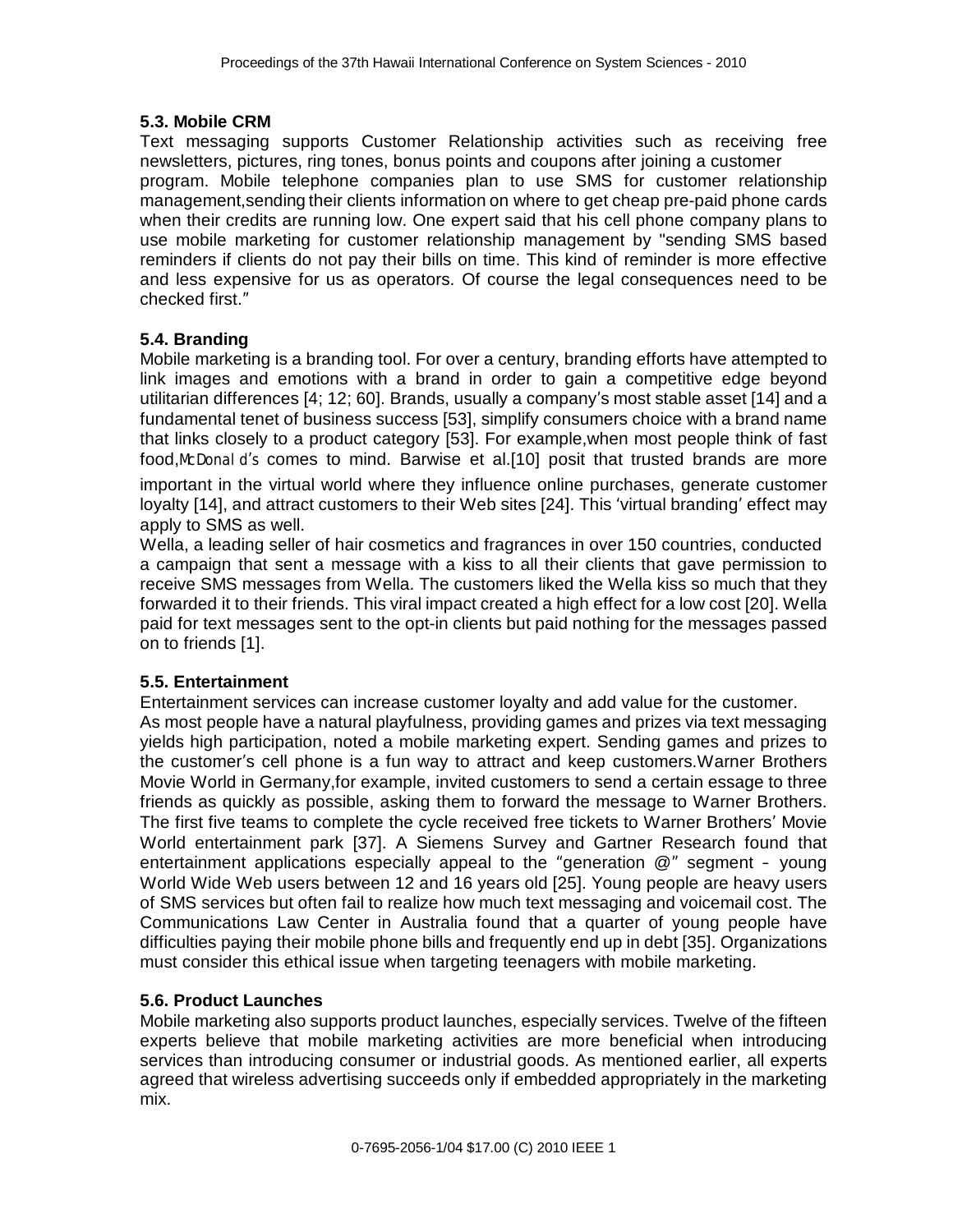There was no agreement, however, among experts about using text messaging for an image campaign. Three experts from advertising agencies thought that image campaigns were impossible via SMS. Four other experts, those with more experience conducting mobile marketing campaigns than the advertising agency experts, were sure that creating emotions was possible through this medium. Broadband access and advanced mobile devices will enable multimedia content and thus increase image campaign possibilities.

#### **5.7. Location Based Services**

Location based services that connect to a distinct location are highly relevant for localadvertising – i.e., a person might receive a text message including directions to the nearest Italian restaurant or train station. Companies can send advertisements to a registered client when this client passes the point of purchase, illustrating the time sensitiveness of this approach. Two experts using location based services pointed out that as this service is time sensitive, clients should receive the message when in front of the shop and not half an hour later.

#### **6. A Conceptual Model of Effective SMS Marketing**

A conceptual model summarizes the results of this exploratory study and previous search. Figure 3 groups the independent variables of mobile marketing success into two ategories, message characteristics and media characteristics. Descriptions of these success factors (independent variables) and the success measures (dependent variables) follow.



**Figure 3. Effective SMS Marketing** 

#### **6.1. Message Success Factors**

**6.1.1. Content.** The copy of an SMS advertisement is important. A UK survey of one housand Greater London cell phone owners identified six advertisement types: brand building, special offers, timely media teasers, requests, competitions, and polls [11]. Across these categories, the authors found that good advertisements were short/straight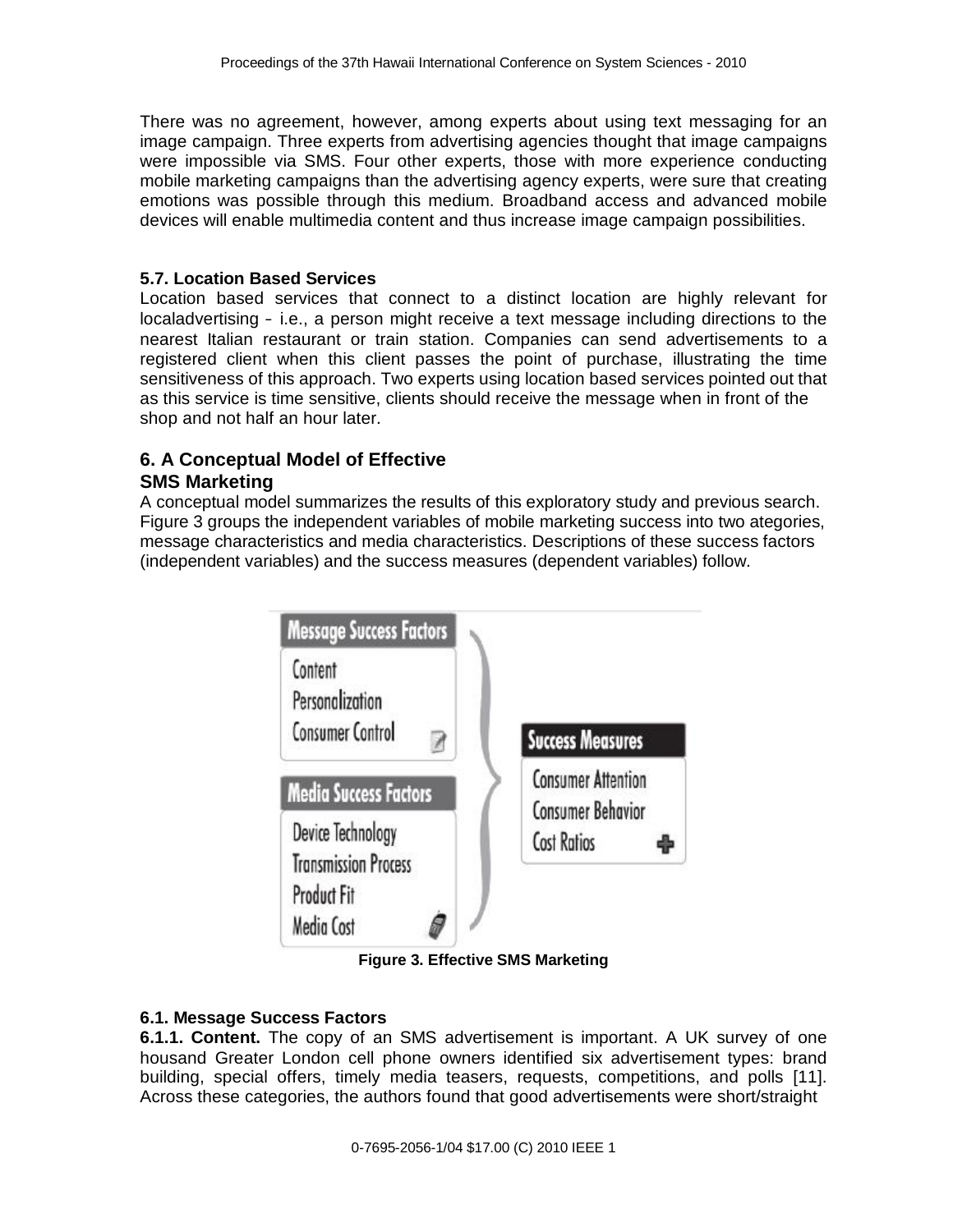to the point (28%), funny/entertaining (26%), relevant to the target group (20%), eye catching (13%), and informative about prizes and promotions (12%). A message should contain an attractive underlying idea,be concise, use language understood by the target group and use the available 160 characters effectively [11]. Another important aspect is information on how the customer can stop receiving future company messages. Finally, when addressing young people, messages should be entertaining and show familiarity with the abbreviations and the spitfire conversational style typical of SMS and instant Internet messaging [33].

#### **6.1.2. Time of Transmission.**

SMS messages are less intrusive than phone calls as recipients can read the message at their leisure and choose whether to respond [18]. Nevertheless, organizations must consider the time and frequency to send messages, based on both the target group and the topic.

One interviewee, the CEO of the biggest mobile marketing company in the German speaking part of Europe, stressed that "messages should only be sent between 09.00 and 19.30 on weekdays. Addressing students,messages should not be sent before noon, because at this time students can either not be reached efficiently or might get into trouble receiving messages during their classes."Real time transmission, whereby the message appears on the potential consumer's screen within seconds, will further increase mobile marketing success. These instantaneous broadcasts offer opportunities, such as ordering songs played on the radio instantly after hearing them.

#### **6.1.3. Personalization.**

Targeted advertising based on client profiles enhances the experience for mobile owners and brands. Personalizing the message increases its impact. A structured and wellmaintained database is crucial for targeting customers effectively. To build such a database for SMS campaigns,clients must disclose information about their habits, interests and preferences.

Common attributes include leisure activities,number of holidays taken within a particular interval, music interests, favorite newspapers,favorite radio, Internet access, occupation, marital status, car ownership and income [11]. Obtaining explicit data from consumers,rather than leveraging existing databases, increases the message's relevance [11].Many clients, however, resist sharing personal details. This illustrates an inevitable trade-off between personalization and control granted to the consumer. Gathering data for tailored messages raises privacy concerns, which the following section discusses. Corporate policies must consider general guidelines for sending SMS messages as well as the validity of electronic signatures and electronic contracts. Seven experts who experienced customer resistance welcomed European initiatives to restrict unsolicited SMS. They argued that a company sending unsolicited messages negatively affects the wireless advertising industry.

#### **6.1.4. Consumer Control, Permission and Privacy.**

Even though SMS offers myriad marketing possibilities, there are practical limitations.Sending high loads of data via text messaging is time consuming. Content restrictions – i.e., messages may not exceed 160 characters – might inhibit consumers from signing up for SMS. Web-based information systems, by contrast, offer easier registration. Their display devices' bigger screens and higher resolutions offer more convenient access to privacy policies and legal frameworks such as MindMatics' *Red-*

*Al er t z* [http://www.redalertz.co.uk/\).A](http://www.redalertz.co.uk/).A) simple registration process also helps gain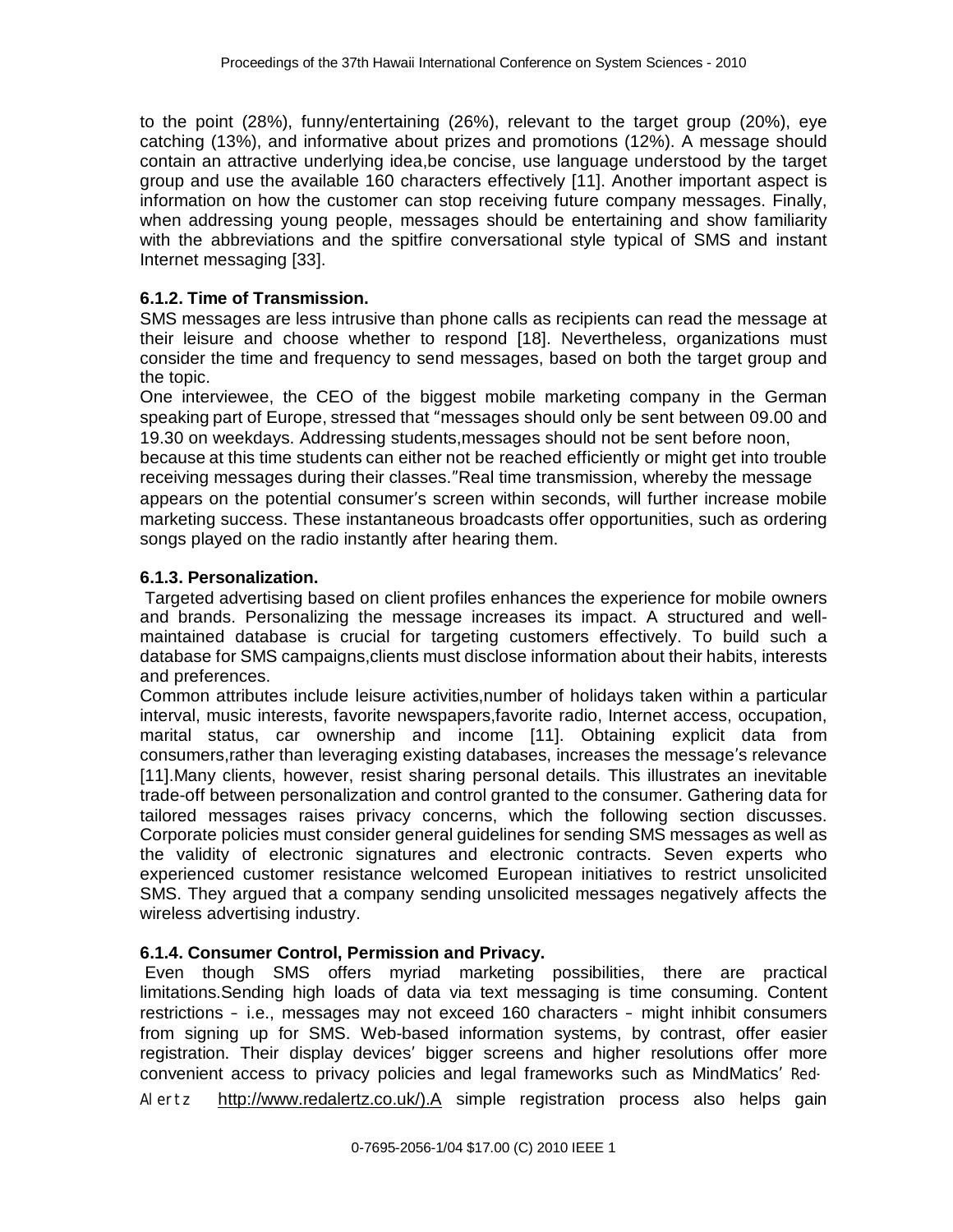permission. Without consent, clients will refuse to accept messages [22]. Permis- sion, a relatively new marketing term but actually an old concept, has come of age thanks to e-mail [21]. Both the customer and the company benefit from permission marketing. While marketers get an audience interested in their message, customers receive fewer and more relevant messages [45]. Research on permission marketing via email is emerging. A study that investigated permission campaigns across media found that a print campaign yielded opt-in e-mail addresses, especially with hand-addressed envelopes [57]. Against expectations, a luxury hotel's permission e-mail campaign showed that personalized messages had poorer results than standardized messages [36]. This may have stemmed from using email addresses collected at check-in and failing to establish an e-mail relationship.

The advertiser must have permission before sending advertisements to consumers.Unwanted messages, commonly known as spam, annoy the consumer and no matter which medium (e.g., telephone, fax, electronic mail, mobile communication, etc.) are illegal in some countries. Frequent spams stifle user acceptance; this argument may be even stronger with mobile marketing.

All 15 experts cited fear of spam as the strongest negative influence on customer attitudes towards SMS advertising. Dread of unwanted messages and privacy fears may prevent consumers from registering for SMS ads. Unlike changing one's email address hosted by free Web-based services such as *Yahoo!* or *Hot mai l* , changing one's cell phone number is far more difficult.

#### **6.2. Media Success Factors**

**6.2.1. Device Technology.** A major problem of European mobile marketers has been SMS' graphical limitations. Designing attractive text messages with only 160 charactersc is difficult. This limitation challenges marketers and limits possibilities to convey the messages. All experts agreed that text messaging is only an additional element inctheir marketing media mix.Emerging technologies such as the Multimedia Messaging Service (MMS) help overcome this limitation [41]. Phones with higher resolutions and multicolordisplays, already common in Japan (see Figure 1 earlier), can include visual elements for innovative marketing strategies. The different devices however, are compatible with little agreement on common standards.

**6.2.2. Transmission Process.** Seven expertsc identified technical barriers in sending text messages. First, a text message may never arrive. The technology for text messages is a "best effort" service; there is no guarantee that the data arrive within the next minute. Two interviewees working for grid operators and four more experts estimated probability of arrival of a text message on the user's active mobile phone as high as 99%. A second technical barrier is arrival delays. The text message should arrive a few minutes after sending, but delays of a couple of hours are possible according to the experts. This is a major problem for time sensitive content such as customer account changes, last-minute tickets, product availability notifications and weather reports. Online booking services and airlines, for example, already use SMS to notify travelers of flight status [40]. New technologies may help solve this issue.

**6.2.3. Product Fit.** Their distinctive characteristics position SMS advertising as better for frequently purchased low-ticket items rather than infrequently purchased highvalue products [11]. Nine experts agreed that SMS is particularly useful for promoting technical goods and services, or those that appeal to a young target group such as event or party announcements.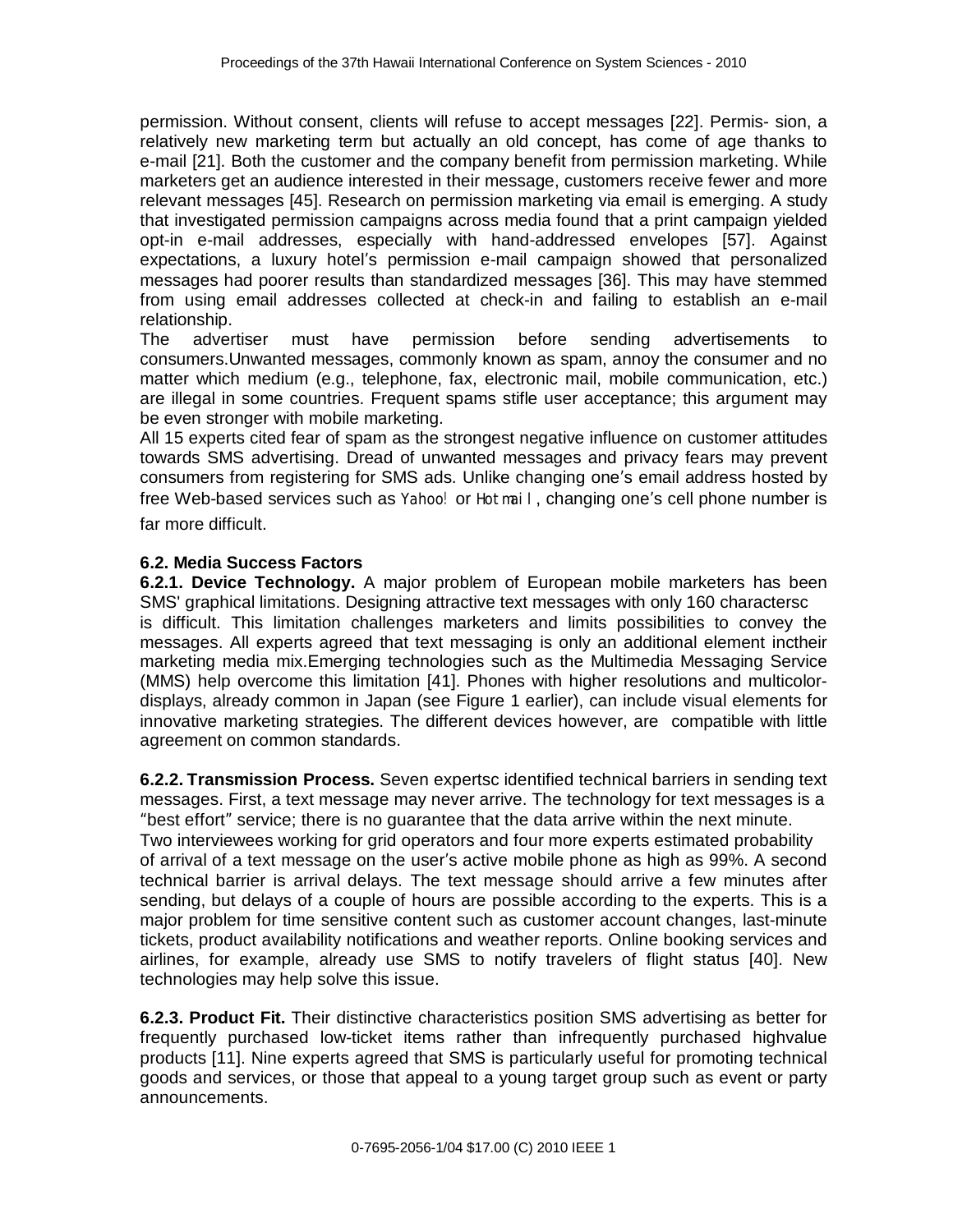**6.2.4. Direct and Indirect Impact.** SMS usually urge the recipient to "Act on the spot". As all experts claimed that almost all recipients would read the message, it is imperative to induce the customer to act, such as attending the party that night. The message's impact vanishes quickly.

Another important impact is the viral effect of appealing text messages. Recipients may forward messages to their friends, thus increasing the overall impact. This effect though, is difficult to plan, as it depends on consumer trends. Viral effects [20] amplify the success of an SMS marketing campaign.

#### **6.3. Success Measures of SMS Marketing**

**6.3.1. Consumer Attention**. Rodgers and Thorson [49] provide an extensive summary of online advertising, building on Wells' measures of effectiveness in traditional media [63]. A key aspect is attention. The user may forget a mobile ad, ignore it, or skip it. Gaining attention helps initiate consumer behaviors.

**6.3.2. Consumer Behavior.** Consumer reactions to mobile marketing messages include clicking a link, e-mailing the advertiser, phoning and purchasing [9]. Call-throughs redirect the user to the advertiser's phone number in a single click. Similarly, the consumer may send an e-mail or text message to the company. Compared to click-through rates of less than 1% for online advertising [24; 64], wireless click-through rates and call-through rates are 19% and 12%, respectively [64]. Based on another interactive medium, the World Wide Web, Koufaris shows that the shopping experience and perceived usefulness of Web sites are important measures related to the consumer's intention to return to the site [32]. Recent research on media metrics should also be applied to measure the success of mobile marketing [42; 58].

**6.3.3. Cost Ratios.** Cost per thousand or cost per click, traditional measures for mass media advertising such as Web sites, TV, newspapers and radio [30], can gauge wireless advertising's effectiveness. Comprehensive and current databases are a prerequisite for targeted campaigns (see section on "Personalization" above), and five interviewees highlighted the importance of calculating a campaign's potential gains against the costs of data maintenance.

#### **7. Conclusion**

Based on a literature review and qualitative research of European experts, this paper suggests an exploratory SMS marketing model of two independent variables, message and media success factors, which influence three dependent measures of success:consumer attention, consumer behaviors and advertising cost ratios. The paper also proposes a definition of mobile marketing, its instruments and marketing applications. The analysis sheds light on the perceptions of managers working with nascent forms of mobile marketing. Future research challenges remain, such as improving the model and hypotheses testing of the success factors and their influence on the attitude towards SMS marketing.Text messaging represents the first and most basic form of addressing consumers via mobile devices. In Asia and Europe, where picture SMS is already a reality, more complex challenges await mobile marketing companies. The development of i-mode in Japan showed that a strong brand, an active company image, high acceptance of value adding services and a critical mass of devices are important success factors. Further conceptual work in this field is imperative, such as the diffusion of innovations [51; 55].The approach by Pedersen and Ling suggests developing a comprehensive model of mobile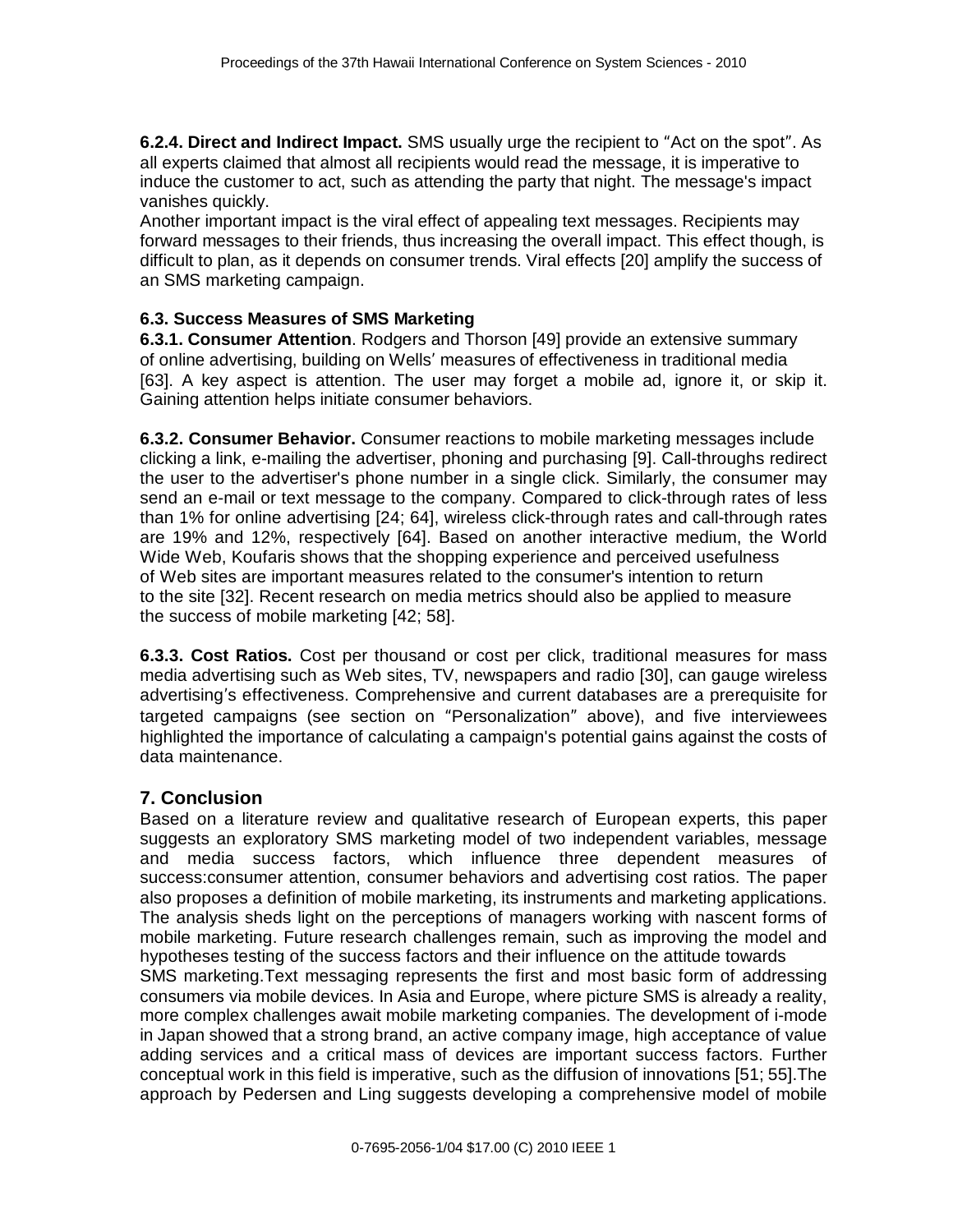service adoption. They propose extending traditional adoption models based on diffusion, uses and gratifications, and domestication research [43]. Gilbert and Kendall found that value is a central issue in wireless services adoption. They argue that due to the nature of the wireless medium,few marketing lessons from mass media or electronic commerce apply to mobile marketing [19]. Future research should explore the acceptance of and attitude towards mobile services. Possible approaches include Aijzen's and Fishbein's Theory of Planned Behavior [3] and Rogers' model of innovation adoption [51].

#### **8. Bibliography**

[1] 12Snap (2001). "Mobile-Marketing Aktion für Wella Design erfolgreich: 55.000 Mobile Küsse", *Pr ess Rel ease (7 December 2001).* <http://www.12snap.com/uk/press>.

[2] A.T.Kearney (2002). Mobinet Index #5, A.T.Kearney, University of Cambridge. http://www.atkearney.com/pdf/eng/Mobinet\_5\_S.pdf

[3] Aijzen, I. (1991). "The Theory of Planned Behavior",*Or gani zat i onal Behavi or and Human Deci si on Pr ocesses,* 50: 179-211.

[4] Alderson, W. (1965). *Dynami c Mar ket i ng Behavi or* . Homewood, Illinois: Richard D. Irwin, Inc.

[5] AMA (1985). "AMA Board approves New Marketing Definition", *Mar ket i ng News,* 19(1): 1.

[6] Anchar, B. and D'Incau, D. (2002). "Value-Added Services in Mobile Commerce: An Analytical Framework and Empirical Findings from a National Consumer Survey", 35th Havai i International Conference on System *Sci ences*. Hawaii, USA: IEEE.

[7] Babbie, E. (1998). *The Pr act i ce of Soci al Resear ch*. Belmont: Wadsworth Publishing Company.

[8] alasubramanian, S., Peterson, R.A. and Jarvenpaa, S.L. (2002). "Exploring the Implications of MCommerce for Markets and Marketing", *Jour nal of t he Academy of Mar ket i ng Sci ence,* 30(4): 348-361.

[9] Barnes, S.J. (2002). "Wireless Digital Advertising:Nature and Implications", *I nt er nat i onal Jour nal of Adver t i si ng,* 21: 399-420.

[10] Barwise, P., Elberse, A. and Hammond, K. (2002). Marketing and the Internet: A Research Review. London, London Business School.[http://www.london.edu/marketing/Future/future\\_medi](http://www.london.edu/marketing/Future/future_medi) research\_projects/Untitled/internet/MATI\_1.3.pdf.

[11] Barwise, P. and Strong, C. (2002). "Permissionbased

Mobile Advertising", *Jour nal of I nt er act i ve Mar ket i ng,* 16(1): 14-24.

[12] Borden, N. (1942). *Economi c Ef f ect s of Adver t i si ng*. Chicago, Illinois: Irwin.

[13] Chordiant (2003). Chordiant 5 Marketing Director Suite. [http://www.chordiant.com/.](http://www.chordiant.com/)

[14] Clifton, R. (2002). "Brands and Our Times", *Jour nal of Br and Management ,* 9(3): 157-161.

[15] Cohn, M. (2001). Short, Sweet Talk. *I nt er net Wor l d*. 15 June 2001:<http://www.internetworld.com/>.

[16] Creswell, J.W. (1998). Qual it at ive I nguiry and Research Design: Choosing Among Five Traditions. Thousand Oaks: Sage Publications.

[17] Dring, N. (2002). "1 Bread, Sausage, 5 Bags of Apples I.L.Y. - communicative Functions of Text Messages (SMS)", *Zei t schr i f t f ür Medi enpsychol ogi e,*14(3): 118-128.

[18] Geser, H. (2002). Towards a Sociological Theory of the Mobile Phone, <http://socio.ch/mobile/> t\_geser1.htm.

[19] Gilbert, A.L. and Kendall, J.D. (2003). "A Marketing Model for Mobile Wireless Services", *37t h Hawai i I nt er nat i onal Conf er ence on Syst emSci ences (HI CSS-37)*. Hawaii, USA: IEEE.

[20] Godin, S. (2001). *Unl eashi ng t he I dea Vi r us*.New York: Hyperion.

[21] Godin, S. and Peppers, D. (1999). *Per mi ssi on*

Mar ket i ng: Tur ni ng St r anger s I nt o Fr i ends, and Fr i ends i nt o Qust oner s. Munich: Simon & Schuster.

[22] Golem.de (2002). "Mobiles Marketing ist noch ein Wunschtraum"*.* [www.golem.de/0108/15375.html](http://www.golem.de/0108/15375.html).

[23] Hair, J.F., Busch, R.P. and Ortinau, D.J. (2000). Market ing Research: APractical Approach for the *NewMill enni um*. United States: McGraw-Hill Higher Education.

 [24] Hanson, W. (2000). *Pr i nci pl es of I nt er net Mar ket i ng*. Cincinnati: South-Western College Publishing. [25] Hartmann, J. and Büppelmann, R. (2001). Siemens End-User Survey Europe. Munich, Siemens AG.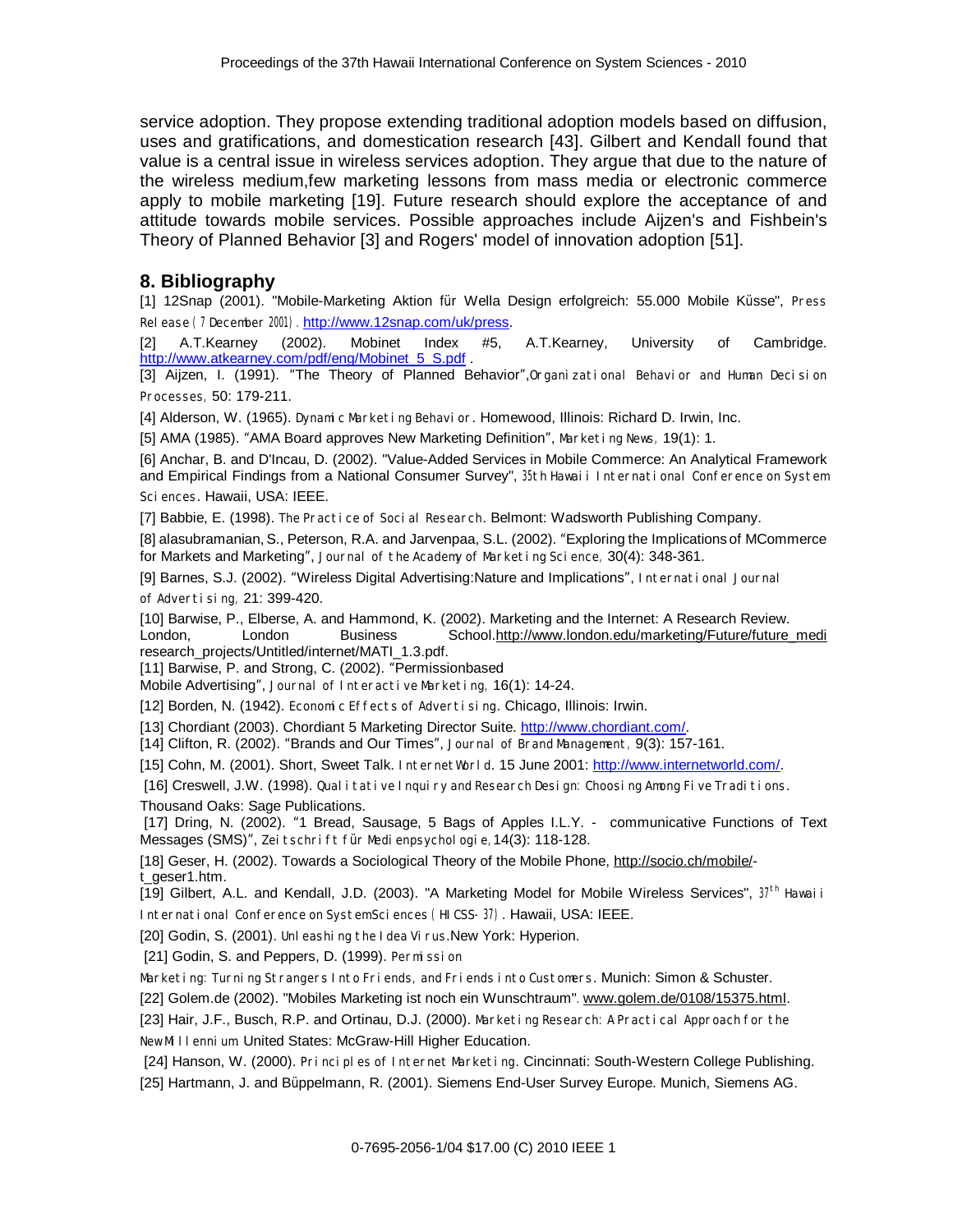[26] Hoffman, D.L. and Novak, T.P. (1996). "Marketing in Hypermedia Computer-mediated Environments: Conceptual Foundations", *Jour nal of mar ket i ng,* 

60(July): 50-68.

 [27] Jee, J. and Lee, W.-N. (2002). "Antecedents and Consequences of Perceived Interactivity: An Exploratory Study", *Jour nal of I nt er act i ve Adver t i si ng,* 3(1):<http://jiad.org/vol3/no1/jee/index.htm>.

[28] Jones, N. (2001). Multimedia Mobile Messaging:A Marketer's Delight, Gartner Group Research Note (23 October 2001): [http://www.gartner.com/.](http://www.gartner.com/)

[29] Katz-Stone, A. (2001). "Wireless Revenue: Ads Can Work", *aust r al i a.i nt er net .com.*  <http://www.wirelessauthority>. com.au/r/article/jsp/sid/445080.

[30] Kotler, P. (2003). *Mar ket i ng Management* . Upper Saddle River: Prentice Hall.

[31] Kotler, P., Jain, D.C. and Maesincee, S. (2002). *Mar ket i ng Moves*. Boston: Harvard Business School Press. [32] Koufaris, M. (2002). "Applying the Technology Acceptance Model and Flow Theory to Online Consumer Behavior", *I nf or mat i on Syst ems Resear ch,* 13(2): 205-223.

[33] Lee, J. (2002). I Think, Therefore IM. *NewYor k Ti mes*. <http://www.nytimes.com/2002/09/19/> technology/circuits/19MESS.html.

[34] Lot21 (2001). "The Future of Wireless Marketing", *Lot 21 Emer gi ng Medi a Gr oup.*  <http://www.mobilewhitepapers>.com/pdf/Lot21\_wireless\_nmarketing. pdf.

[35] Lowe, S. (2003). Read My SMS: Next Generation of Debt is Here. *Sydney Mor ni ng* Herald (14 April 2003). [http://smh.com.au/articles/2003/04/13/-](http://smh.com.au/articles/2003/04/13/) 1050172476246.html.

[36] Marinova, A., Murphy, J. and Massey, B. (2002). "Permission E-mail Marketing as a Means of Targeted Promotion", Cornel I Hotel and Rest aur ant Administration Quarterly, 43(1): 61-69.

[37] MindMatics (2001). "MindMatics setzt erfolgreiche SMS Kampagne für Coca-Cola und Warner Brothers Movie World um", *Pr ess Rel ease* (6 December 2001*).* <http://www.mindmatics.com/>.

[38] MobileMediaJapan (2003). "Japanese Mobile Net Subscriptions"*.* [http://www.mobilemediajapan.](http://www.mobilemediajapan) com/weekly.html.

[39] Newell, F. (2000). Loyal ty.com- Oustomer Rel at i onship Management in the New Er a of Internet Marketing. New York: McGraw-Hill.

[40] Newell, F. and Lemon, K.N. (2001). Wireless Rules - New Marketing Strategies for Customer *Rel at i onshi p Management* . New York: McGraw-Hill.

[41] OMA (2002). "Multimedia Messaging Service - Architecture Overview Version 1.1", *Open Mobile Alli ance.*  [http://www.openmobilealliance.org/-](http://www.openmobilealliance.org/) documents.asp.

[42] Palmer, J.W. (2002). "Web Site Usability, Desing and Performance Metrics", *I nf or mat i on Syst ems Resear ch,* 13(2): 151-167.

[43] Pedersen, P.E. and Ling, R. (2003). "Modifying Adoption Research for Mobile Internet Service Adoption: Crossdisciplinary Interactions", 37t h Havai i I nt er nat i onal Conf er ence on Syst emSci ences (H CSS-37). Hawaii, USA: IEEE.

[44] Peppers, D., Rogers, M. and Dorf, B. (1999). "Is Your Company Ready for One-to-One Marketing?", *Har var d Busi ness Revi ew,* 77(1): 151-160.

[45] Petty, R.D. (2000). "Marketing without Consent: Consumer Choice and Costs, Privacy, and Public Poetry", *Jour nal of Publ i c Pol i cy and Mar ket i ng,* 19(Spring): 42-53.

[46] Quah, J.T.-S. and Lim, G.L. (2002). "Push selling - Multicast Messages to Wireless Devices Based on the Publish/Subscribe Model", *El ect r oni c Commer ce Resear ch and Appl i cat i ons,* 1: 235-246.[47] Quios/Engage (2000). "The Efficacy of Wireless Advertising: Industry Overview and Case Study", *http://www.mobi l ecommer cewor l d.com/downl oad/Qui osEngage\_WP.pdf* .

[48] Raskino, M. (2001). Mobile Coupons will Reach Right into your Pocket, GartnerGroup Research Note (16 July 2001):<http://www.gartner.com/>.

[49] Rodgers, S. and Thorson, E. (2000). "The InteractiveAdvertising Model: How Users Perceive and Process Online Ads", *Jour nal of I nt er act i ve Adver t i si ng,* 1(1): [http://www.jiad.org/vol1/no1/rodgers/.](http://www.jiad.org/vol1/no1/rodgers/)

[50] Rogers, E.M. (1986). *Communi cat i on Technol ogy: The NewMedi a i n Soci et y*. New York: Free

Press. [51] Rogers, E.M. (1995). *Di f f usi on of I nnovat i ons*. New York: The Free Press.

[52] Rubin, H.J. and Rubin, I.S. (1995). Qualitative Interviewing. Thousand Oaks: Sage Publications.